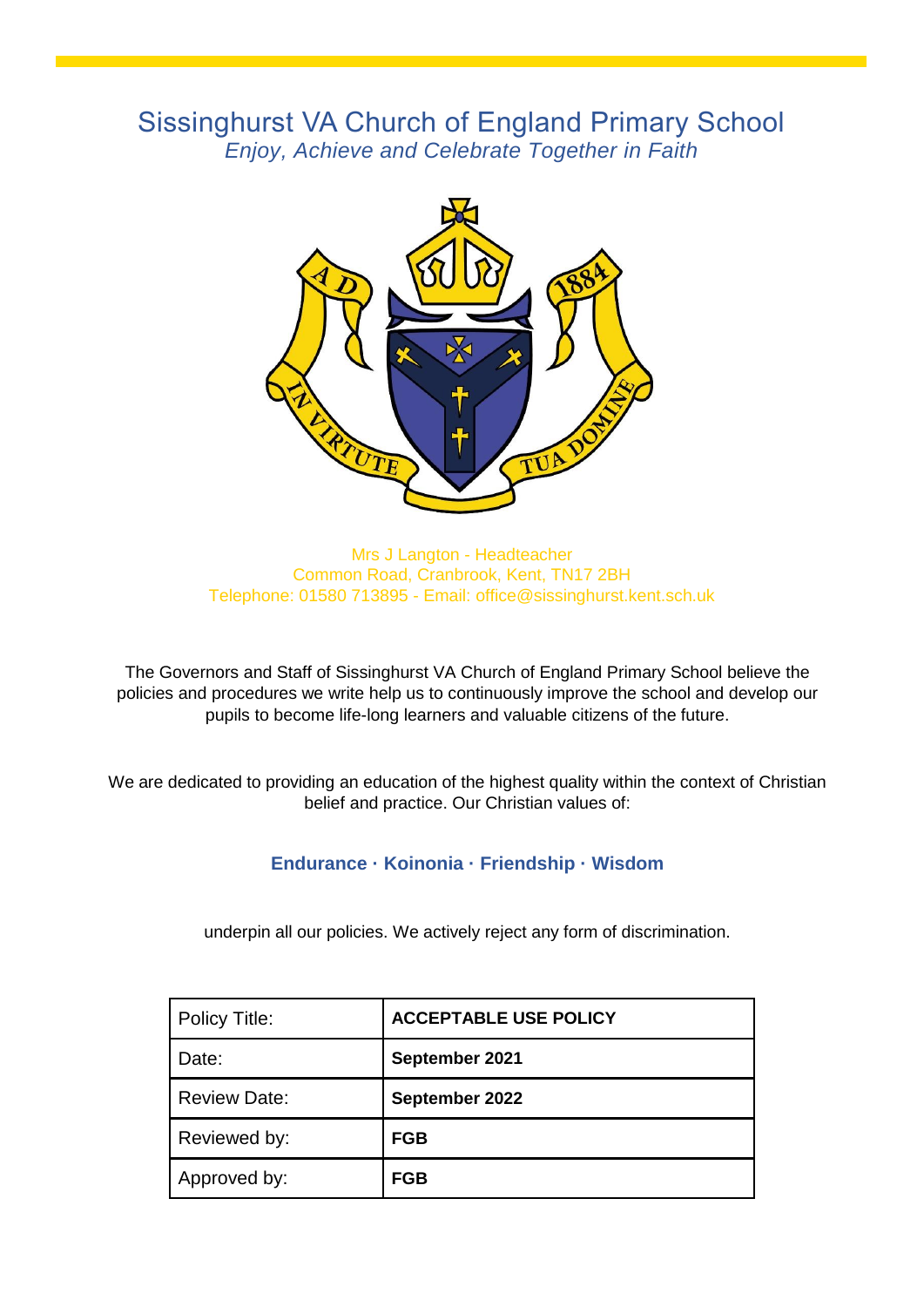## **Statements for Early Years and KS1 (0-7)**

- I only use the internet when an adult is with me
- I only click on links and buttons when I know what they do
- I keep my personal information and passwords safe online
- I only send messages online which are polite and friendly
- I know the school can see what I am doing online
- I will not bring my own devices into school
- I know that if I do not follow the rules then: A letter could be sent home to my parents; I may not be able to use computers at school for a while.
- I have read and talked about these rules with my parents/carers
- I always tell an adult/teacher if something online makes me feel unhappy or worried
- I can visit www.thinkuknow.co.uk to learn more about keeping safe online

### **Early Years and KS1 Acceptable Use Poster**

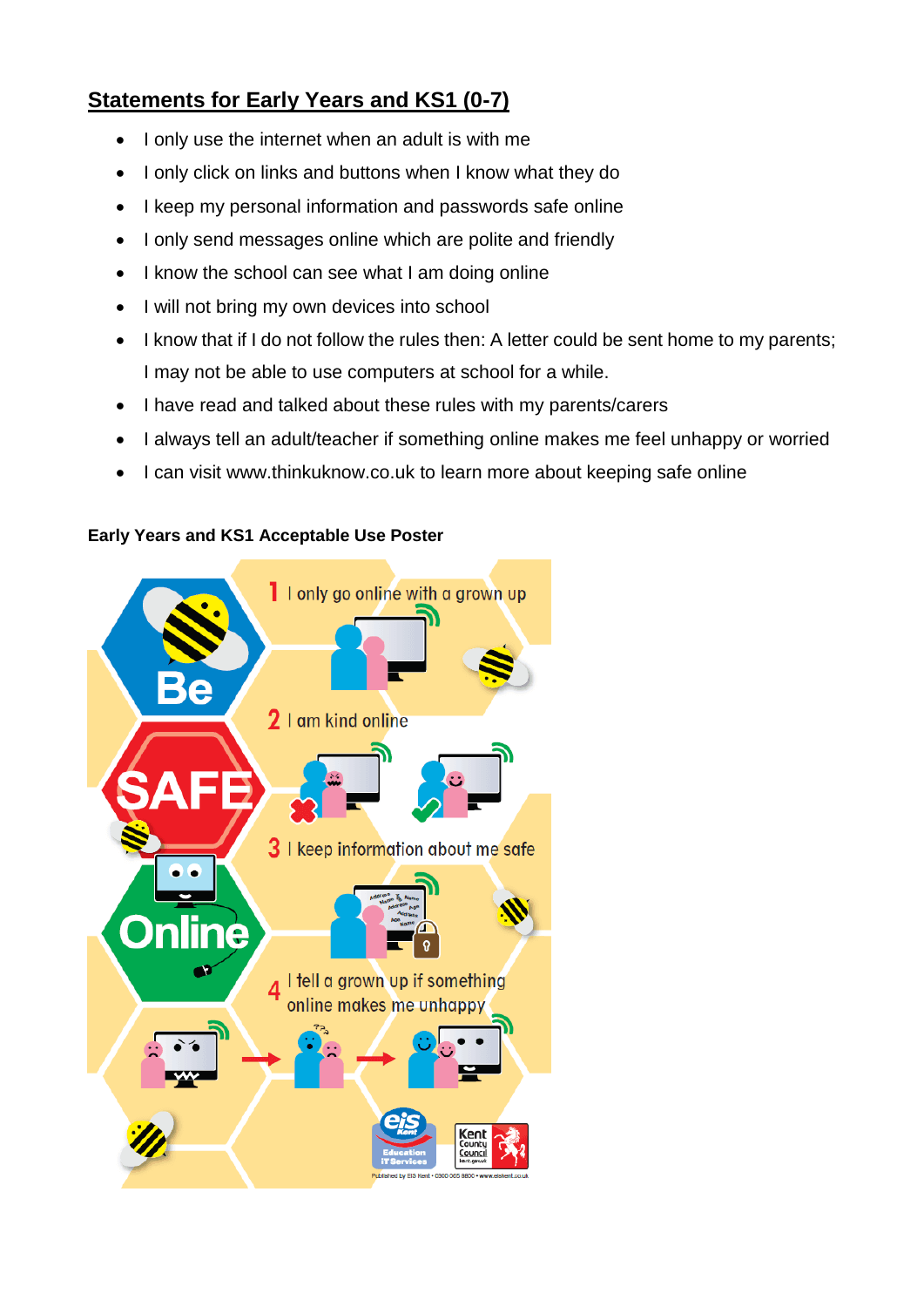# **Statements for KS2 Pupils (7-11)**

## **Safe**

- I only send messages which are polite and friendly
- I will only post pictures or videos on the internet if they are appropriate and if I have permission
- I only talk with and open messages from people I know and I only click on links if I know they are safe
- I know that people I meet online may not always be who they say they are. If someone online suggests meeting up, I will immediately talk to an adult

### **Trust**

- I know that not everything or everyone online is honest or truthful and will check content on other sources like other websites, books or with a trusted adult
- I always credit the person or source that created any work, image or text I use

### **Responsible**

- I always ask permission from an adult before using the internet
- I ask my teacher before using my own personal smart devices and/or mobile phone at school. Other statements will be required if phones and personal devices are or are not permitted.
- I only use websites and search engines that my teacher has chosen
- I use school computers for school work, unless I have permission otherwise
- I know that my own personal devices are not allowed in school
- I keep my personal information safe and private online
- I will keep my passwords safe and not share them with anyone
- I will not access or change other people's files or information
- I will only change the settings on the computer if a teacher/technician has allowed me to

### **Understand**

- I understand that the school's internet filter is there to protect me, and I will not try to bypass it.
- I know that my use of school devices/computers and internet access will be monitored
- I know that I am not allowed on personal e-mail, social networking sites or instant messaging in school
- I have read and talked about these rules with my parents/carers
- I can visit www.thinkuknow.co.uk and www.childline.org.uk to learn more about keeping safe online
- I know that if I do not follow the school rules then: a letter may be sent home to my parents; I may
- not be allowed to use computers at school for a while

**Tell**

- If I am aware of anyone being unsafe with technology, then I will report it to a teacher
- I always talk to an adult if I'm not sure about something or if something happens online that makes me feel worried or frightened